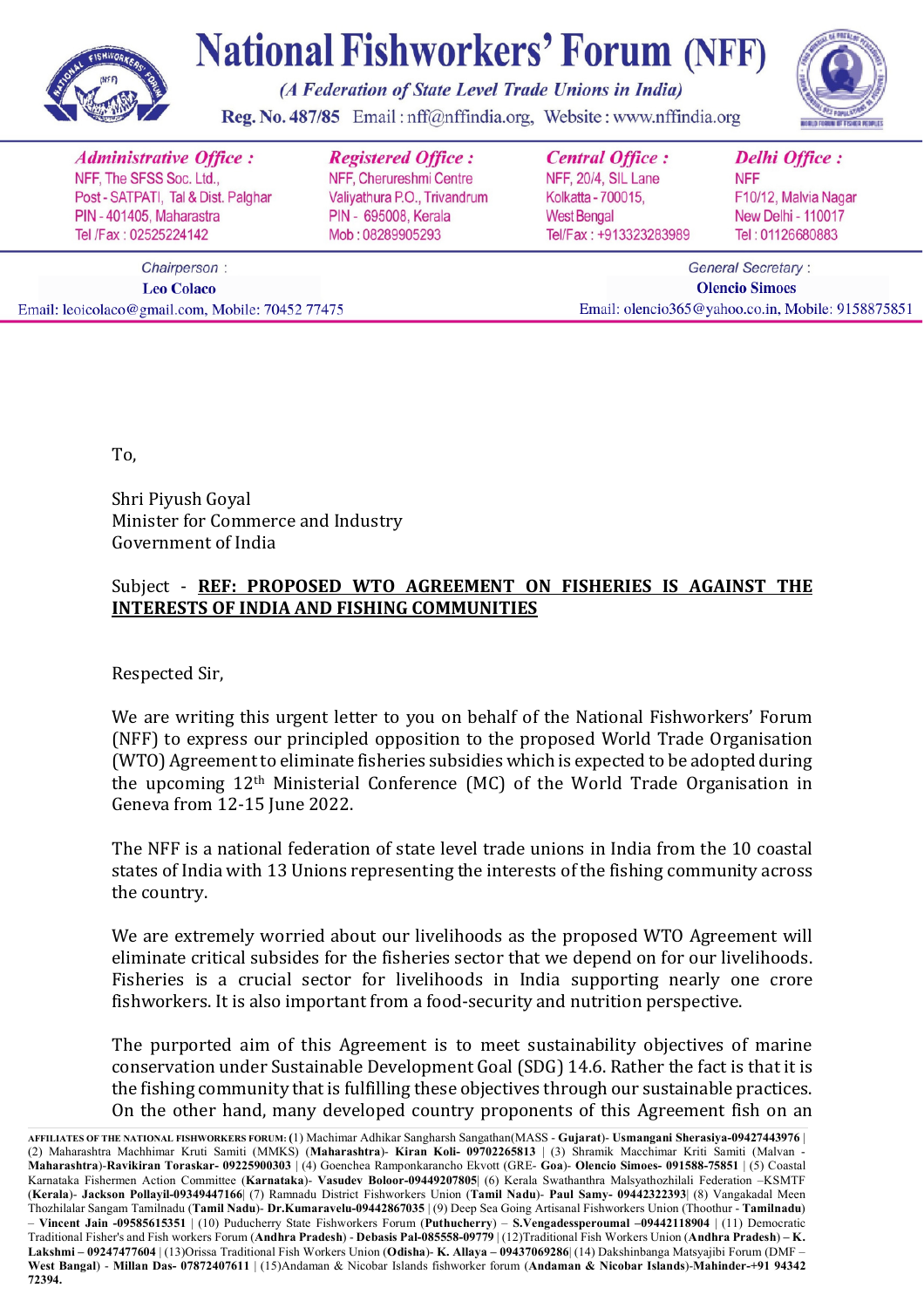

(A Federation of State Level Trade Unions in India)

Reg. No. 487/85 Email: nff@nffindia.org, Website: www.nffindia.org



industrial scale with large corporate trawlers and also engage in unsustainable deepwater fishing. 

However, the irony is that *we* have to bear a disproportionate burden of meeting sustainability objectives. We are extremely worried that India will have to remove all subsidies under the three pillars of the negotiations; Illegal, Unreported, Unregulated (IUU) fishing, overfished stocks (OS) and overcapacity and overfishing (OCOF).

We want to raise these specific concerns for your attention.

- 1. Our first concern is that exemptions for 'low-income and resource-poor fishing and fishing related activities' are extremely limited. Under the three pillars of negotiations, such fishers who operate within 12 Nautical Miles (NM) or the territorial waters can get exemption from subsidy cuts, but not those who fish in the Exclusive Economic Zone (EEZ). Most small fishers regularly cross the boundary of 12 NM, sometimes even without realising it. The WTO Agreement will then imply they cannot get subsidies anymore. Not only is this unfair it is also difficult to evaluate and implement. We note here that the UN Conference on Law of the Seas (UNCLOS) recognizes that countries have full rights over the EEZ and up to 250 NM in continental zones. We cannot allow the WTO to deny this right and impose its jurisdiction and rules on the sovereign rights of our country.
- 2. Secondly, under IUU and the overfished stocks pillar, the exemption is limited only to two years and this period might be further reduced during the negotiations. Again, this is totally arbitrary and unrealistic given that small-fishers in India are especially vulnerable and will need state support much beyond the projected two years. Therefore, such time limits and zonal boundaries will further aggravate the already precarious conditions of small-scale fishers in India. We must have full flexibilities to give subsidies for fishworkers and fishing activities up to the EEZ.
- 3. The definition of IUU that is now used by SDG 14.6 and the WTO has been much contested by small fishers across the world. In India and many other developing countries, the government mechanisms for registration are weak in many areas. Many small fishers cannot access these processes and are seen as "unreported and unregulated". This already reduces their ability to benefit from specific

**AFFILIATES OF THE NATIONAL FISHWORKERS FORUM: (**1) Machimar Adhikar Sangharsh Sangathan(MASS - **Gujarat**)- **Usmangani Sherasiya-09427443976** | (2) Maharashtra Machhimar Kruti Samiti (MMKS) (**Maharashtra**)- **Kiran Koli- 09702265813** | (3) Shramik Macchimar Kriti Samiti (Malvan - **Maharashtra**)-**Ravikiran Toraskar- 09225900303** | (4) Goenchea Ramponkarancho Ekvott (GRE- **Goa**)- **Olencio Simoes- 091588-75851** | (5) Coastal Karnataka Fishermen Action Committee (**Karnataka**)- **Vasudev Boloor-09449207805**| (6) Kerala Swathanthra Malsyathozhilali Federation –KSMTF (**Kerala**)- **Jackson Pollayil-09349447166**| (7) Ramnadu District Fishworkers Union (**Tamil Nadu**)- **Paul Samy- 09442322393**| (8) Vangakadal Meen Thozhilalar Sangam Tamilnadu (**Tamil Nadu**)- **Dr.Kumaravelu-09442867035** | (9) Deep Sea Going Artisanal Fishworkers Union (Thoothur - **Tamilnadu**) – **Vincent Jain -09585615351** | (10) Puducherry State Fishworkers Forum (**Puthucherry**) – **S.Vengadessperoumal –09442118904** | (11) Democratic Traditional Fisher's and Fish workers Forum (**Andhra Pradesh**) - **Debasis Pal-085558-09779** | (12)Traditional Fish Workers Union (**Andhra Pradesh**) **– K. Lakshmi – 09247477604** | (13)Orissa Traditional Fish Workers Union (**Odisha**)- **K. Allaya – 09437069286**| (14) Dakshinbanga Matsyajibi Forum (DMF – **West Bangal**) - **Millan Das- 07872407611** | (15)Andaman & Nicobar Islands fishworker forum (**Andaman & Nicobar Islands**)-**Mahinder-+91 94342 72394.**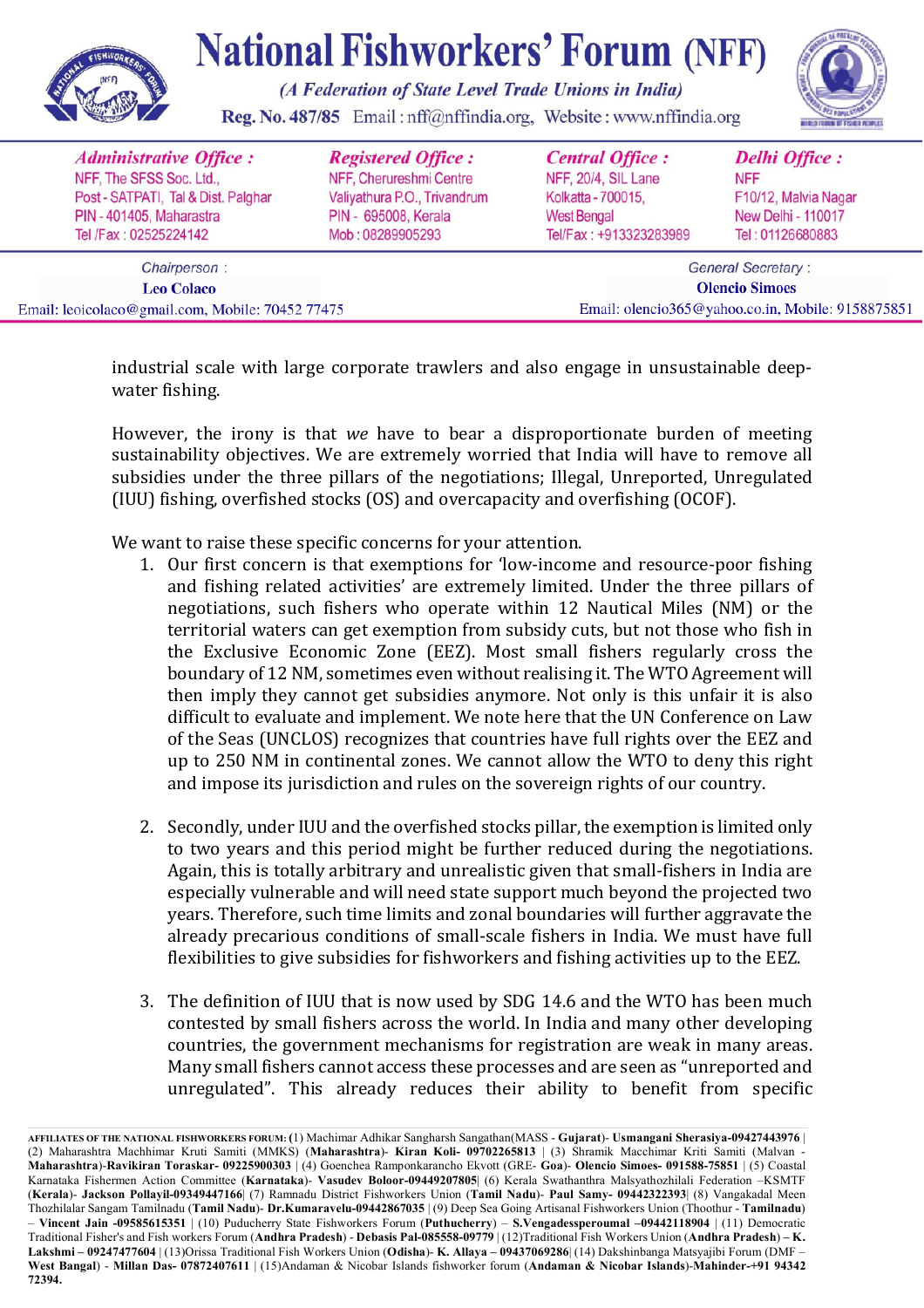

(A Federation of State Level Trade Unions in India)

Reg. No. 487/85 Email: nff@nffindia.org, Website: www.nffindia.org



government support. The WTO attempt to take away their full access to subsidies on the basis of such baseless categorisation is unjust.

- 4. India has also been under pressure to accept weak special and differential treatment (S&D) and all exemptions for small-scale fishers have been clubbed along with S&D. Under the overcapacity and overfishing pillar India has also been excluded from the special and differential treatment under Paragraph 5.4.b.i) which is limited to those countries that contribute less than 0.7% of annual global marine capture. India's share is around 4.53% so it cannot benefit from this provision. India must demand exemption for developing countries from all such obligations.
- 5. We are alarmed to see that Members who are responsible for environmental damage by engaging in over-fishing through industrial and deep-water fishing, are being favoured through sustainability clauses under article 5.1.1. There are easy terms of operation for deep-water fishing and those with advanced management and monitoring mechanisms. It is clear that only rich countries have managed to institute such mechanisms by subsidising their fisheries sector for long. This is special and differential treatment for advanced countries. In fact, these countries should have higher obligations for causing historical environmental damage, but the current negotiations are heading in the opposite direction.
- 6. The negotiations also ignore that many developing countries such as India have large fishing populations and give very small subsidies per fisher. India has about 97.9 lakh fishers accounting for  $26\%$  of global fisher population. India gives only 141 million USD as total subsidies to the sector, which means the subsidy is only 14.50 USD per fisher. This is nothing compared to the rich countries. The US subsidy is 4956 USD, Japan's 8385 USD and Canada's is 31800 USD per fisher. But it is India's fishworkers who will bear the brunt of the outcome.

We are now faced with deepening crisis where the disruption of fishing and related activities due to the COVID-19 pandemic is now immediately followed by skyrocketing fuel prices that are driving our costs up and putting our livelihoods at risk. At such a time, withdrawal of subsidies will put us in great jeopardy. We also want to ask the Indian

**AFFILIATES OF THE NATIONAL FISHWORKERS FORUM: (**1) Machimar Adhikar Sangharsh Sangathan(MASS - **Gujarat**)- **Usmangani Sherasiya-09427443976** | (2) Maharashtra Machhimar Kruti Samiti (MMKS) (**Maharashtra**)- **Kiran Koli- 09702265813** | (3) Shramik Macchimar Kriti Samiti (Malvan - **Maharashtra**)-**Ravikiran Toraskar- 09225900303** | (4) Goenchea Ramponkarancho Ekvott (GRE- **Goa**)- **Olencio Simoes- 091588-75851** | (5) Coastal Karnataka Fishermen Action Committee (**Karnataka**)- **Vasudev Boloor-09449207805**| (6) Kerala Swathanthra Malsyathozhilali Federation –KSMTF (**Kerala**)- **Jackson Pollayil-09349447166**| (7) Ramnadu District Fishworkers Union (**Tamil Nadu**)- **Paul Samy- 09442322393**| (8) Vangakadal Meen Thozhilalar Sangam Tamilnadu (**Tamil Nadu**)- **Dr.Kumaravelu-09442867035** | (9) Deep Sea Going Artisanal Fishworkers Union (Thoothur - **Tamilnadu**) – **Vincent Jain -09585615351** | (10) Puducherry State Fishworkers Forum (**Puthucherry**) – **S.Vengadessperoumal –09442118904** | (11) Democratic Traditional Fisher's and Fish workers Forum (**Andhra Pradesh**) - **Debasis Pal-085558-09779** | (12)Traditional Fish Workers Union (**Andhra Pradesh**) **– K. Lakshmi – 09247477604** | (13)Orissa Traditional Fish Workers Union (**Odisha**)- **K. Allaya – 09437069286**| (14) Dakshinbanga Matsyajibi Forum (DMF – **West Bangal**) - **Millan Das- 07872407611** | (15)Andaman & Nicobar Islands fishworker forum (**Andaman & Nicobar Islands**)-**Mahinder-+91 94342 72394.**